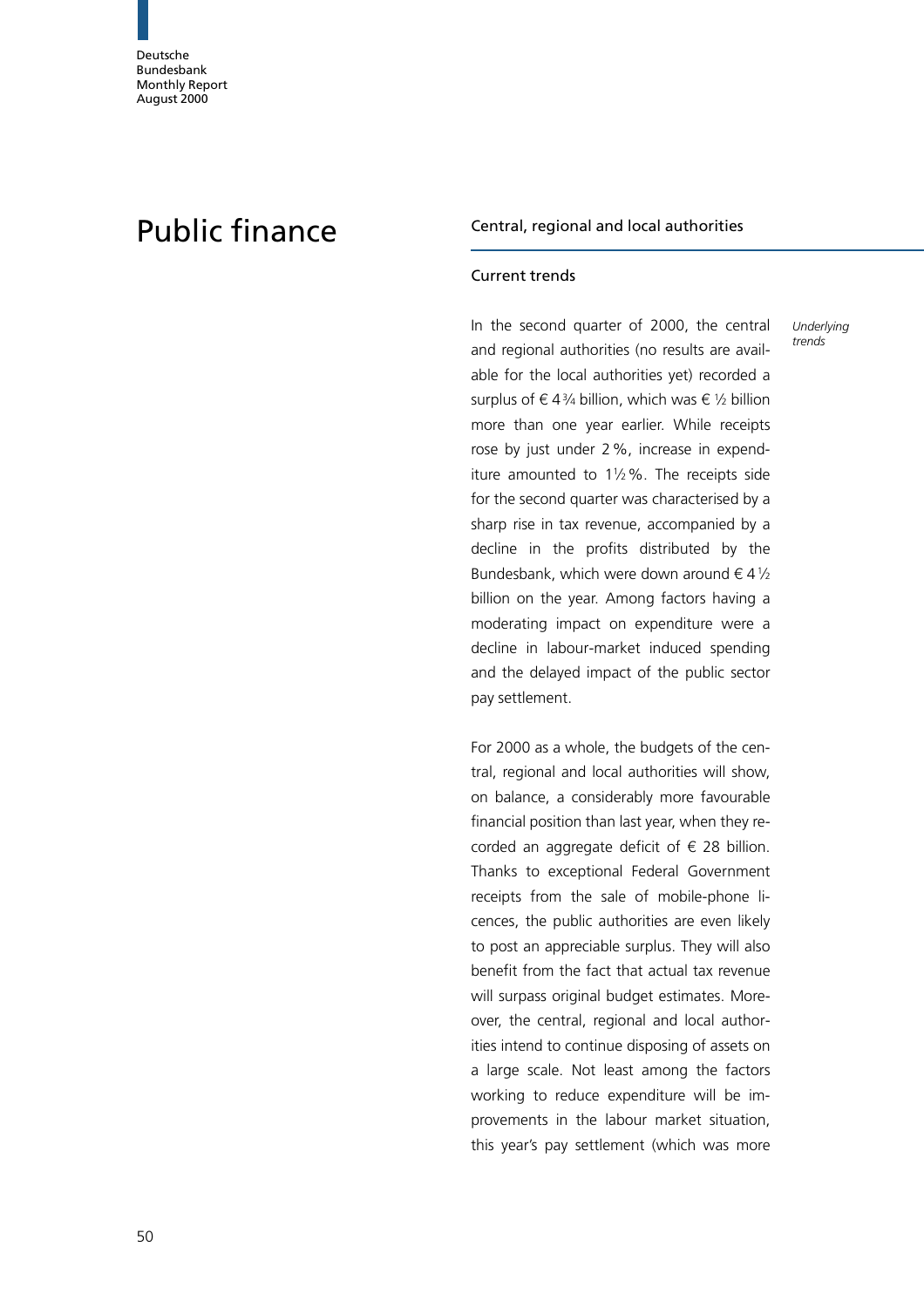moderate than in 1999) and the favourable interest-rate level.

Tax receipts in the second quarter ...

At almost  $9\%$ , tax receipts<sup>1</sup> grew at an even more rapid pace in the second quarter. The extremely favourable developments in assessed taxes were the main reason for this improvement. The reduction in special tax allowances over the past few years and the renewed upward trend in profits allowed assessed income tax, which reached  $\epsilon$  4 billion, to exceed its corresponding 1999 level by three-quarters. Gains in enterprise profitability also had an impact on corporation tax, receipts from which were more than one-third up on the year, amounting to  $\epsilon$  7 1/2 billion. Moreover, larger profit distributions helped receipts from non-assessed taxes on earnings rise by 40% to slightly over  $\epsilon$  5 billion. By contrast, wage tax receipts increased by no more than  $1/2$ %; here measures which came into effect at the beginning of the year, i. e. the second stage of the tax-rate cut and the rise in child benefit, were continuing to exert downward pressure.

Indirect taxes also contributed to the sharp growth in revenue. Following implementation of the second stage of the "ecological tax reform" at the beginning of the year, total receipts from mineral oil tax and electricity tax were up not quite 15% on the corresponding period in 1999; at that time, only some of the tax increases associated with the first stage had begun to exert an impact on revenue. In addition, revenue from turnover tax rose by almost 5%.



The remarkably positive trend for the second quarter suggests that tax revenue in 2000 will exceed the official May tax estimate by a wide margin. In the first six months of the year, revenue growth (excluding local authority tax receipts, which are not yet known) amounted to almost 7%, topping estimates made for 2000 at that time by four percentage points. There is some evidence that revenue growth will decelerate slightly in the second half of the year; thus, a year-on-year comparison of energy consumption taxes indicates that the first round of last year's tax increases will cease to have an impact. Moreover, retrospective payments of assessed taxes are likely to decrease markedly as more ... and in 2000 as a whole

<sup>1</sup> Including the EU shares in German tax revenue but excluding receipts from local authority taxes, which are not yet known.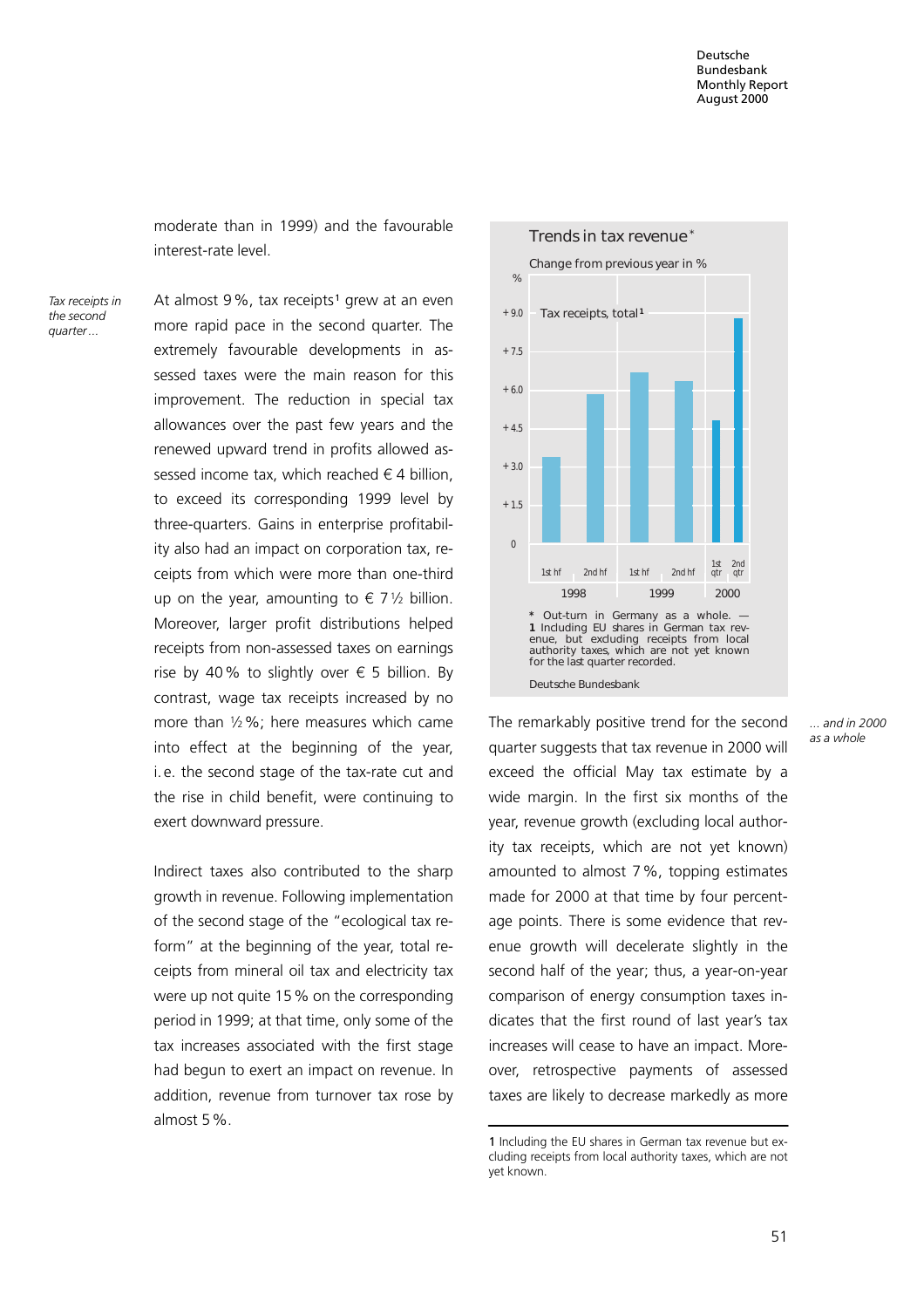|                     | Revenue<br>in € billion | Change<br>from        |                |  |  |
|---------------------|-------------------------|-----------------------|----------------|--|--|
|                     | 1st half-year           |                       | pre-<br>vious  |  |  |
| Type of tax         | 1999                    | 2000                  | year<br>in $%$ |  |  |
| Wage tax            | 60.9                    | 61.9                  | $+ 1.6$        |  |  |
| Assessed income tax | 2.2                     | 3.9                   | $+80.1$        |  |  |
| Corporation tax     | 11.1                    | 13.8                  | $+23.6$        |  |  |
| <b>Turnover tax</b> | 66.8                    | 70.3                  | $+ 5.4$        |  |  |
|                     |                         | of which: 2nd quarter |                |  |  |
| Wage tax            | 31.1                    | 31.3                  | $+0.5$         |  |  |
| Assessed income tax | 2.3                     | 4.1                   | $+74.4$        |  |  |
| Corporation tax     | 5.5                     | 7.5                   | $+36.4$        |  |  |
| <b>Turnover tax</b> | 33.2                    | 34.8                  | $+ 4.8$        |  |  |
| Deutsche Bundesbank |                         |                       |                |  |  |

Trends in the revenue from major taxes

and more tax returns for 1999, which was a ªlow-profitºyear, are assessed. Nevertheless, the figures forecast in May will lag substantially behind the actual outcome, especially with regard to receipts from assessed income and corporation taxes. Turnover tax will probably yield additional revenue as well in the wake of stronger economic growth. Contrary to initial expectations, it appears unlikely that the overall tax ratio will decline.

Federal Government in the second quarter ...

In the second quarter, the Federal Government recorded a budgetary surplus of  $\epsilon$  11/4 billion, compared with a deficit of  $\in$  3 1/2 billion for the same period in 1999. The main reason for this improved position was a steep rise in receipts amounting to slightly more than  $6\frac{1}{2}\%$ , which was, in turn, chiefly attributable to an increase in tax revenue of just

over 712%. Although the Federal Government will receive a redistribution dividend from the sale of its shares in Deutsche Telekom AG, which it had transferred to the state-owned Reconstruction Loan Corporation (Kreditanstalt für Wiederaufbau (KfW)), no such payments have yet been posted in the Federal budget as revenue. Expenditure fell  $1\frac{1}{2}\%$ . Although additional payments financed through the second stage of the ªecological tax reformº boosted grants to the statutory pension insurance scheme by almost 17%, labour-market related spending, in particular, fell considerably short of the corresponding 1999 figures.

For 2000 as a whole, the Federal Government budget assumes that the deficit will narrow by iust under  $\epsilon$  1 billion to  $\epsilon$  251/2 billion. The year-on-year decline in the deficit for the first six months of 2000, taken together, which amounted to  $\epsilon$  2 1/2 billion, suggests that the budgetary position will improve substantially during the remainder of this year. Still, the year 2000 will entail additional expenditure beyond that envisaged in budget estimates. Current plans, for example, call for indemnification payments amounting to  $\epsilon$  2  $\frac{1}{2}$ billion, which had not been set aside in the budget for 2000, to be issued to persons forced into slave labour under National Socialism as early as this year. Moreover, transfers to the Post Office benefit funds and spending on unemployment assistance will presumably be larger than expected. By contrast, the Federal Labour Office's demand for grants is likely to be much smaller than previously. On the receipts side, it looks as if tax revenue will outstrip budget estimates significantly. Never-

... and in 2000 as a whole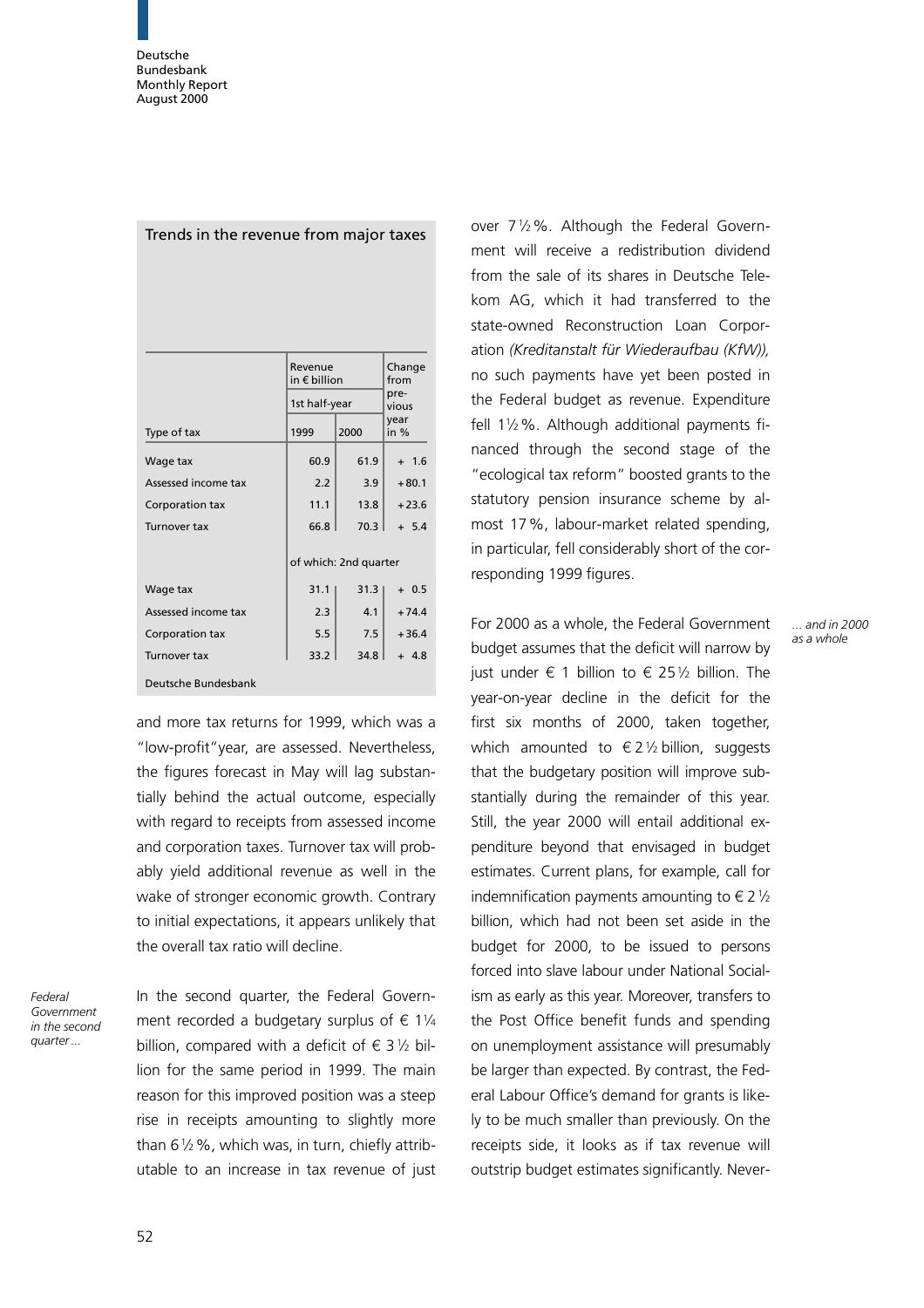theless, what will tip the budgetary balance in favour of receipts will be the large proceeds from the auction of UMTS licences, for which no provision had been made in the budget. Thanks to these exceptional one-off receipts, the Federal Government will record a budgetary surplus for the first time in 30 years.

The special funds showed an aggregate surplus of nearly  $\xi$  1 billion in the second quarter, which was  $\epsilon$  5 billion less than one year before. The main reason for this decline was the appreciably smaller Bundesbank profit, which resulted in the amount being transferred to the Redemption Fund for Inherited Liabilities − not quite  $\epsilon$  1/2 billion − falling short of the 1999 figure by almost  $64\frac{1}{2}$  billion. Special funds

Länder Governments The Länder Governments' budgets continued to improve slightly. The surplus of  $\epsilon$  2 1/2 billion achieved in the second quarter was larger than the surplus of the corresponding 1999 period by almost  $\epsilon$  1 billion. This larger surplus may be attributed chiefly to the rapid rise in tax receipts; at  $7\frac{1}{2}\%$ , this rise comfortably exceeded expenditure growth, which, when viewed in isolation, was rather high at approximately  $3\frac{1}{2}\%$ . The budget figures for the remainder of the year are also expected to be more favourable than the corresponding 1999 figures. However, the degree of improvement will depend not least on whether the public sector pay settlement will be extended to include civil servants and pension recipients or whether  $-$  as originally envisaged in the Federal Government's austerity programme  $-$  pay increases for these groups will be calculated on the basis of last year's in-



flation rate. Given the impending shortfalls in revenue associated with the tax reform, it is absolutely imperative that expenditure on personnel, which places a particularly large burden on Länder Government budgets, be lowered if the required reduction in regional authority deficits, which continue to be large, is to be achieved.

At this stage, data for the local authorities cover the first quarter only. According to these figures, the local authorities' aggregate deficit, which was slightly over  $\epsilon$  2 billion, widened by almost  $\in \mathcal{V}_2$  billion on the year. Expenditure rose by almost 2%, partly in the wake of a strong expansion in construction spending, whereas receipts grew by no more than nearly 1%. The outcome for 2000 as a whole is also likely to be less favourable than

Local authorities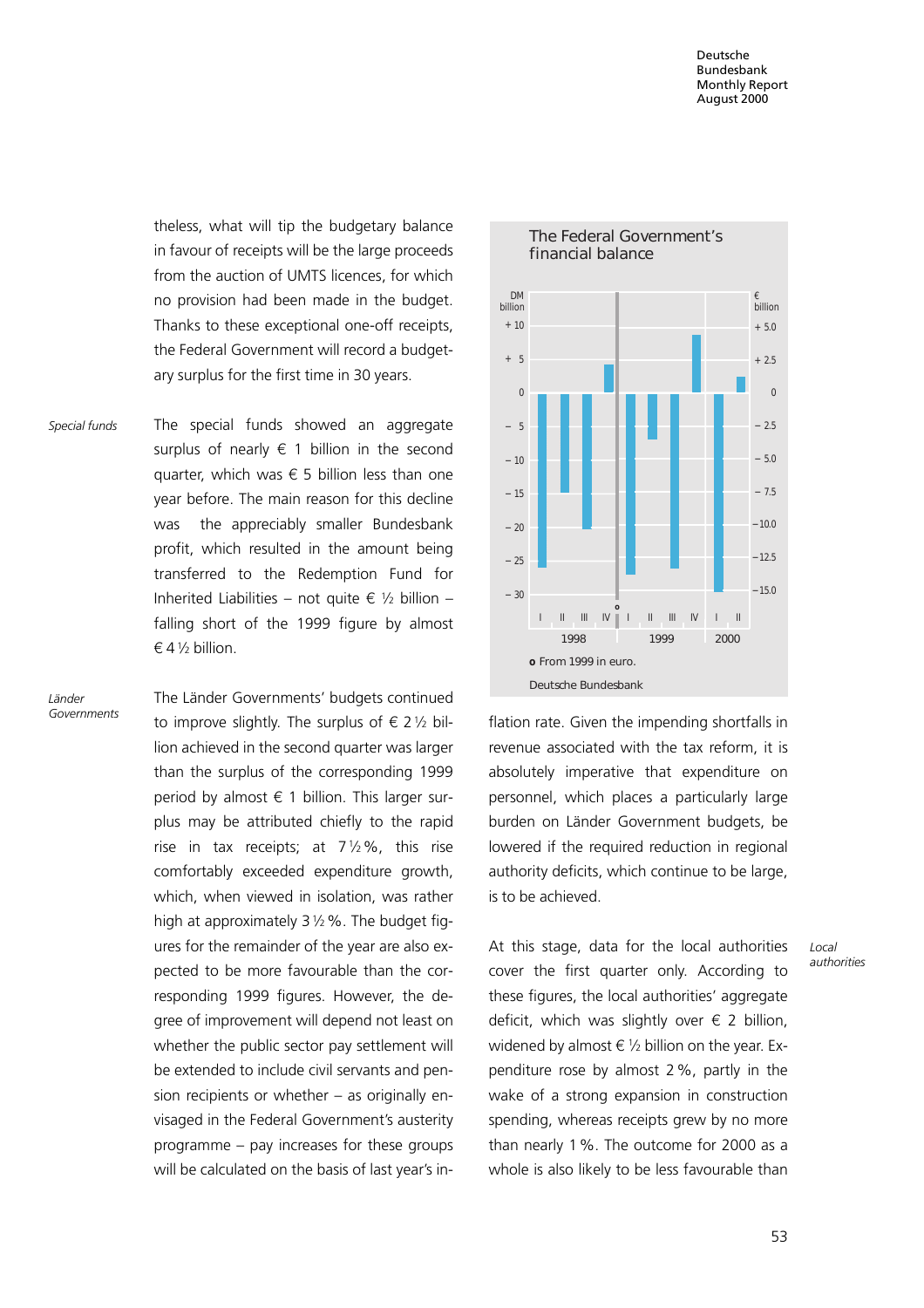## Net borrowing in the market by the central, regional and local authorities

|                                                                                                                                                                                                                                                          |           |       | of which               |                   |                                        |            | Memo                        |                                                    |  |
|----------------------------------------------------------------------------------------------------------------------------------------------------------------------------------------------------------------------------------------------------------|-----------|-------|------------------------|-------------------|----------------------------------------|------------|-----------------------------|----------------------------------------------------|--|
| Period                                                                                                                                                                                                                                                   | Total     |       |                        | <b>Securities</b> | Loans<br>against<br>notes <sub>1</sub> | borrowers' | item<br>debt in-<br>by non- | Acquisition<br>of public<br>struments<br>residents |  |
| 1991 2                                                                                                                                                                                                                                                   | $\ddot{}$ | 106.0 | $\ddot{}$              | 71.3              | $\ddot{}$                              | 34.9       | $\ddot{}$                   | 50.9                                               |  |
| 1992                                                                                                                                                                                                                                                     | $\ddot{}$ | 102.6 | $\ddot{}$              | 95.0              | $\ddot{}$                              | 8.1        | $\ddot{}$                   | 59.4                                               |  |
| 1993                                                                                                                                                                                                                                                     | $\ddot{}$ | 159.1 | $\ddot{}$              | 120.3             | $\ddot{}$                              | 39.3       | $\ddot{}$                   | 109.1                                              |  |
| 1994 3                                                                                                                                                                                                                                                   | $\ddot{}$ | 86.0  | $\ddot{}$              | 45.6              | $\ddot{}$                              | 40.8       |                             | 20.9                                               |  |
|                                                                                                                                                                                                                                                          |           |       |                        |                   |                                        |            |                             |                                                    |  |
| 1995 4                                                                                                                                                                                                                                                   | $\ddot{}$ | 97.7  | $\ddot{}$              | 32.6              | $\ddot{}$                              | 81.4       | $\ddot{}$                   | 62.1                                               |  |
| 1996<br>1997                                                                                                                                                                                                                                             | $\ddot{}$ | 123.8 | $\ddot{}$              | 65.2              | $\ddot{}$                              | 74.1       | $\ddot{}$                   | 57.3                                               |  |
|                                                                                                                                                                                                                                                          | $\ddot{}$ | 95.5  | $\ddot{}$              | 65.9              | $\ddot{}$                              | 39.9       | $\ddot{}$                   | 80.7                                               |  |
| 1998<br>1999 p                                                                                                                                                                                                                                           | $\ddot{}$ | 66.9  | $\ddot{}$              | 53.6              | $\ddot{}$                              | 15.6       | $\ddot{}$                   | 71.0                                               |  |
| of which                                                                                                                                                                                                                                                 | $\ddot{}$ | 34.8  | $\ddot{}$              | 44.8              |                                        | 10.2       | $\ddot{}$                   | 17.1                                               |  |
| 1st gtr                                                                                                                                                                                                                                                  | $\ddot{}$ | 12.7  | $\ddot{}$              | 14.1              |                                        | 2.0        | $\ddot{}$                   | 1.2                                                |  |
| 2nd qtr                                                                                                                                                                                                                                                  | $\ddot{}$ | 2.9   | $\ddot{}$              | 2.9               | $\ddot{}$                              | 0.0        | $\ddot{}$                   | 1.0                                                |  |
|                                                                                                                                                                                                                                                          |           |       |                        |                   |                                        |            |                             |                                                    |  |
| 2000                                                                                                                                                                                                                                                     |           |       |                        |                   |                                        |            |                             |                                                    |  |
| 1st gtr                                                                                                                                                                                                                                                  | $\ddot{}$ | 14.0  | $\ddot{}$<br>$\ddot{}$ | 7.5               | $\ddot{}$                              | 6.4        | $\ddot{}$                   | 0.4                                                |  |
| 2nd gtr pe                                                                                                                                                                                                                                               |           | 1.4   |                        | 3.8               |                                        | 5.2        |                             |                                                    |  |
| 1 Including cash advances and money market borrowing. - 2 Excluding<br>Federal Railways debt assumed by the Federal Government. $-3$ From<br>1994 including Federal Railways Fund. - 4 From 1995 including<br>Redemption Fund for Inherited Liabilities. |           |       |                        |                   |                                        |            |                             |                                                    |  |

Deutsche Bundesbank

in 1999. After the sharp rise recorded in the past two years, tax receipts look set to increase only moderately, while expenditure growth will probably accelerate somewhat. However, the large increase in the funds distributed per quota by the Länder Governments, which was fuelled by ample tax receipts, is expected to lighten the local authorities' budgetary burden. It seems that the aggregate budget for the local authorities will again close the year with a surplus.

Indebtedness The central, regional and local authorities' in-<br>Indebtedness The central, regional and local authorities' in-<br>Indiowing an inter-House mediation hearing, Extents debtedness declined by just under  $\epsilon$  11/2 billion in the second quarter; by contrast, net borrowing in the first three months of this vear amounted to  $\epsilon$  14 billion. Ample tax receipts and the Bundesbank's profit distribution of not quite  $\epsilon$  4 billion combined to limit

borrowing needs in the second quarter. The public authorities obtained slightly less than  $64\frac{1}{2}$  billion in the capital market; at the same time, they cut back their money market liabilities by just over  $\epsilon$  51/2 billion. Among the individual levels of government, the Federal Government reduced its debt by slightly more than  $\epsilon$  3 1/2 billion, concentrating its efforts on the money market, where it paid back over  $\epsilon$  6 billion net. By contrast, it tapped the capital market for almost  $\epsilon$  2 1/2 billion on balance, largely through the sale of Federal bonds and five-year special Federal bonds. The Länder Governments expanded their debt by just under  $\epsilon$  1 billion, primarily by taking up loans against borrowers' notes to the tune of not quite  $\epsilon$  2 billion. The sale of bonds yielded slightly over  $\epsilon$  1 billion. At the same time, they redeemed what were for the most part cash advances from banks in the amount of  $\epsilon$  2 billion. The special funds' total debt rose by almost  $\epsilon$  1 billion. At an estimated  $\epsilon$  1/2 billion, local authorities' net borrowing is likely to have remained within narrow limits.

# Intermediate reflection: ªTax reform 2000º

#### Important measures

Following an inter-House mediation hearing, the Bundesrat, the Upper House of the German parliament representing the Länder, approved the Federal Government's tax reform package on July 14. The final package had been amended to include additional concessions, which are supposed to be passed into

tax relief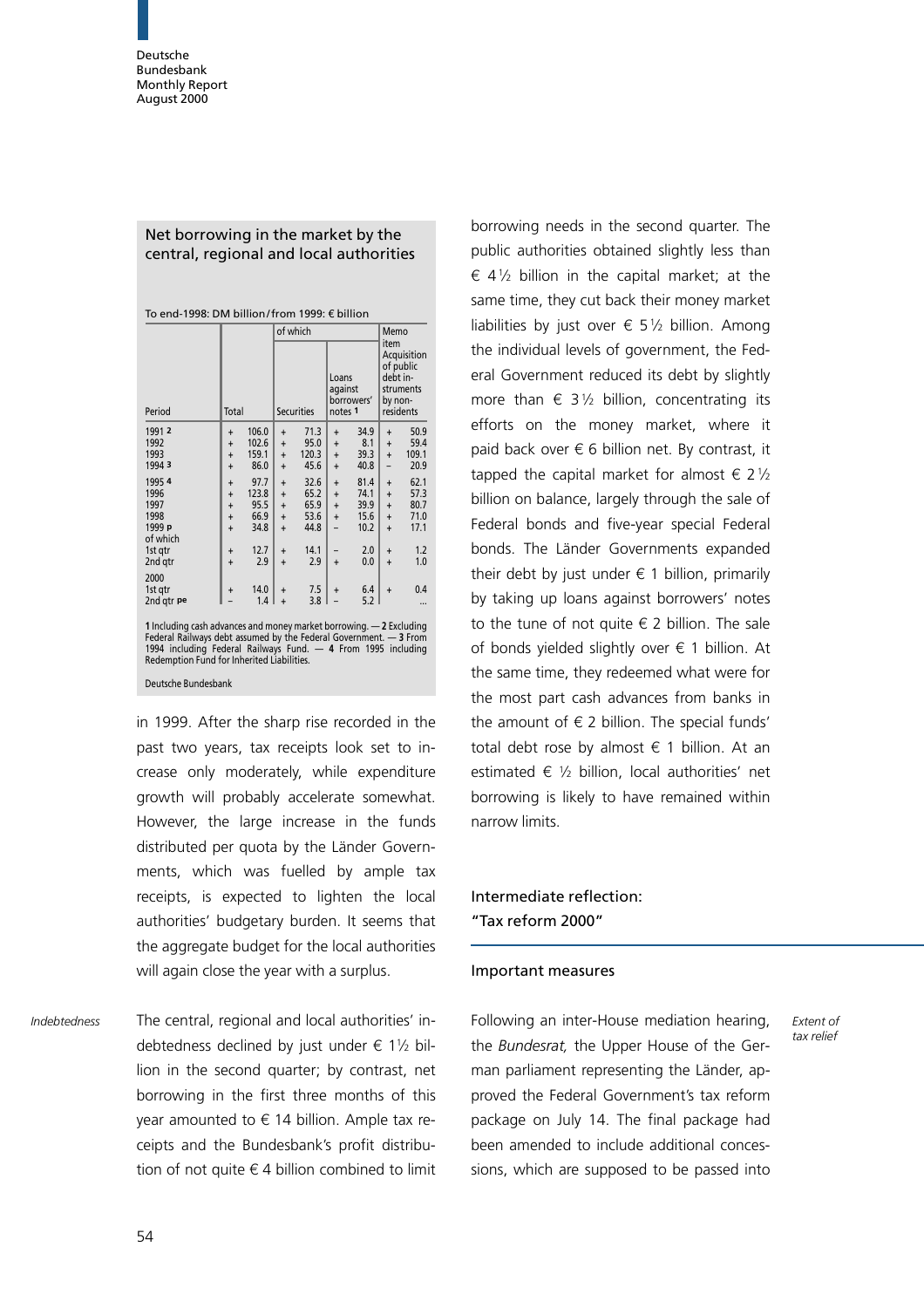|  |  | Financial implications of the Tax Reduction Act ("Tax Reform 2000") |
|--|--|---------------------------------------------------------------------|
|--|--|---------------------------------------------------------------------|

| (Federal Ministry of Finance estimate including Federal Government pledges not yet enacted into law) |  |  |
|------------------------------------------------------------------------------------------------------|--|--|
|------------------------------------------------------------------------------------------------------|--|--|

|      |                                                                                                                        | Revenue losses (-) or gains (+)<br>in DM billion |                    |                    |                    |                    |                                 |
|------|------------------------------------------------------------------------------------------------------------------------|--------------------------------------------------|--------------------|--------------------|--------------------|--------------------|---------------------------------|
|      |                                                                                                                        |                                                  | Accounting year    |                    |                    |                    |                                 |
|      |                                                                                                                        | Year of                                          |                    |                    |                    |                    |                                 |
|      | <b>Measure</b>                                                                                                         | oper-<br>ation                                   | 2001               | 2002               | 2003               | 2004               | 2005                            |
|      |                                                                                                                        |                                                  |                    |                    |                    |                    |                                 |
| ı.   | Reform of business taxation, total<br>Measures affecting corporations, total                                           | $-14.0$<br>$-20.4$                               | $-17.7$<br>$-18.2$ | $-23.1$<br>$-27.9$ | $-20.6$<br>$-28.4$ | $-18.8$<br>$-27.0$ | $-19.8$<br>$-27.0$              |
|      | of which                                                                                                               |                                                  |                    |                    |                    |                    |                                 |
|      | - Lowering of corporation tax rate on retained profits<br>from 40% to 25%                                              | $-14.0$                                          | $-11.3$            | $-14.6$            | $-15.9$            | $-17.1$            | $-18.4$                         |
|      | - Lowering of corporation tax rate on distributed profits                                                              | $-2.0$                                           | $-5.3$             | $-4.7$             |                    |                    |                                 |
|      | from 30% to 25%<br>- Lowering of investment income tax rate on dividends                                               |                                                  |                    |                    | $-3.3$             | $-3.2$             | $-3.4$                          |
|      | from 25 % to 20 % (from 2002)<br>- Replacement of the imputation system on dividends by an                             | $-0.1$                                           | $\qquad \qquad -$  | $-3.2$             | $-2.4$             | $-0.9$             | $-0.6$                          |
|      | income tax relief                                                                                                      | $+ 5.0$                                          |                    | $+3.9$             | $+ 5.1$            | $+ 5.6$            | $+ 5.9$                         |
|      | - Transitional arrangement for system change<br>- Tax exemption for capital gains from disposal of domestic            | $-4.1$                                           | $\qquad \qquad -$  | $-5.4$             | $-6.8$             | $-6.1$             | $-5.1$                          |
|      | participating interests (from 2002)                                                                                    | 4.2<br>$\overline{\phantom{0}}$                  | 1.6                | $-3.4$             | $-4.1$             | $-4.2$             | 4.2<br>$\overline{\phantom{0}}$ |
|      | Measures affecting non-corporations, total                                                                             | $-8.2$                                           | $-5.0$             | $-6.8$             | $-8.7$             | $-8.5$             | $-8.6$                          |
|      | of which<br>- Reduction of income tax liability by 1.8 times the basic                                                 |                                                  |                    |                    |                    |                    |                                 |
|      | amount of trade tax<br>- Reintroduction of 50 % tax-rate cut on business sales and                                     | $-9.9$                                           | $-6.9$             | $-9.2$             | $-12.1$            | $-11.9$            | $-12.8$                         |
|      | raising of tax allowance for business sales from DM 60,000                                                             |                                                  |                    |                    |                    |                    |                                 |
|      | to DM 100,000<br>- Abolition of business earnings tax rate limit pursuant to                                           | $-2.6$                                           | $-1.1$             | $-1.7$             | $-2.4$             | $-2.6$             | $-2.5$                          |
|      | section 32c of the Income Tax Act                                                                                      | $+ 5.2$                                          | $+3.6$             | $+ 4.8$            | $+ 6.7$            | $+ 6.8$            | $+ 7.5$                         |
|      | Financing measures in connection with the reform, total                                                                | $+14.6$                                          | $+ 5.6$            | $+11.6$            | + 16.5             | $+16.7$            | $+15.8$                         |
|      | of which<br>- Reduction of diminishing-balance depreciation rate for                                                   |                                                  |                    |                    |                    |                    |                                 |
|      | investment in machinery and equipment from 30 % to                                                                     |                                                  |                    |                    |                    |                    |                                 |
|      | 20 % p.a.<br>- Reduction of linear depreciation rate for commercial                                                    | $+13.0$                                          | $+ 5.4$            | $+10.9$            | $+14.8$            | $+14.4$            | $+13.1$                         |
|      | buildings from 4 % to 3 % p.a.                                                                                         | $+ 0.5$                                          |                    | $+ 0.2$            | $+ 0.8$            | $+ 1.3$            | $+ 1.7$                         |
|      |                                                                                                                        |                                                  |                    |                    |                    |                    |                                 |
| II.  | Adjustment of official depreciation tables to "more<br>realistic" write-off periods                                    | $+3.5$                                           | $+ 0.7$            | $+2.7$             | $+ 5.2$            | $+ 7.0$            | $+8.6$                          |
|      | (by administrative regulation)                                                                                         |                                                  |                    |                    |                    |                    |                                 |
|      | Sum total of the business taxation measures, including                                                                 |                                                  |                    |                    |                    |                    |                                 |
|      | adjusted depreciation tables                                                                                           | $-10.6$                                          | $-17.0$            | $-20.5$            | $-15.5$            | $-11.8$            | $-11.2$                         |
|      | III. Reform of income tax schedule, total                                                                              | $-51.9$                                          | $-28.4$            | $+ 1.3$            | $-13.8$            | $-13.2$            | $-51.5$                         |
|      | of which<br>- Bringing forward tax change from 2002 to 2001                                                            | $(-27.8)$                                        | $-28.7$            | $+ 1.4$            | $-0.5$             |                    |                                 |
|      | - Tax changes in 2003, raising basic tax allowance by                                                                  |                                                  |                    |                    |                    |                    |                                 |
|      | DM 500 to DM 14,500, lowering entry rate to 17 % and<br>top rate to 47 %                                               | $(-13.5)$                                        |                    |                    | $-13.6$            | $-13.5$ + 0.1      |                                 |
|      | - Tax changes in 2005, raising basic tax allowance further to<br>DM 15,000, cutting entry rate to 15 % and top rate to |                                                  |                    |                    |                    |                    |                                 |
|      | 42%                                                                                                                    | $-52.2$                                          |                    |                    |                    | $\qquad \qquad -$  | $-51.9$                         |
|      | All measures, taken together                                                                                           | $-62.5$                                          | - 45.4             | $-19.2$            | $-29.3$            | $-25.1$            | $-62.8$                         |
|      | of which: Federal Government                                                                                           | $-28.8$                                          | $-21.7$            | $-10.4$            | $-15.0$            | $-12.9$            | $-30.1$                         |
|      | Länder Governments<br>Local authorities                                                                                | $-24.8$<br>$-8.8$                                | $-19.2$<br>$-4.5$  | $-8.7$<br>$-0.1$   | $-12.5$<br>$-1.8$  | $-10.5$<br>$-1.7$  | $-25.8$<br>$-6.9$               |
|      | Revenue losses (-) or gains (+) vis-à-vis Bundestag act of May 18,                                                     |                                                  |                    |                    |                    |                    |                                 |
| 2000 |                                                                                                                        | $-17.5$                                          | $-0.7$             | $+ 0.7$            | $+ 2.3$            | $+ 5.6$            | $-11.4$                         |
|      | Deutsche Bundesbank                                                                                                    |                                                  |                    |                    |                    |                    |                                 |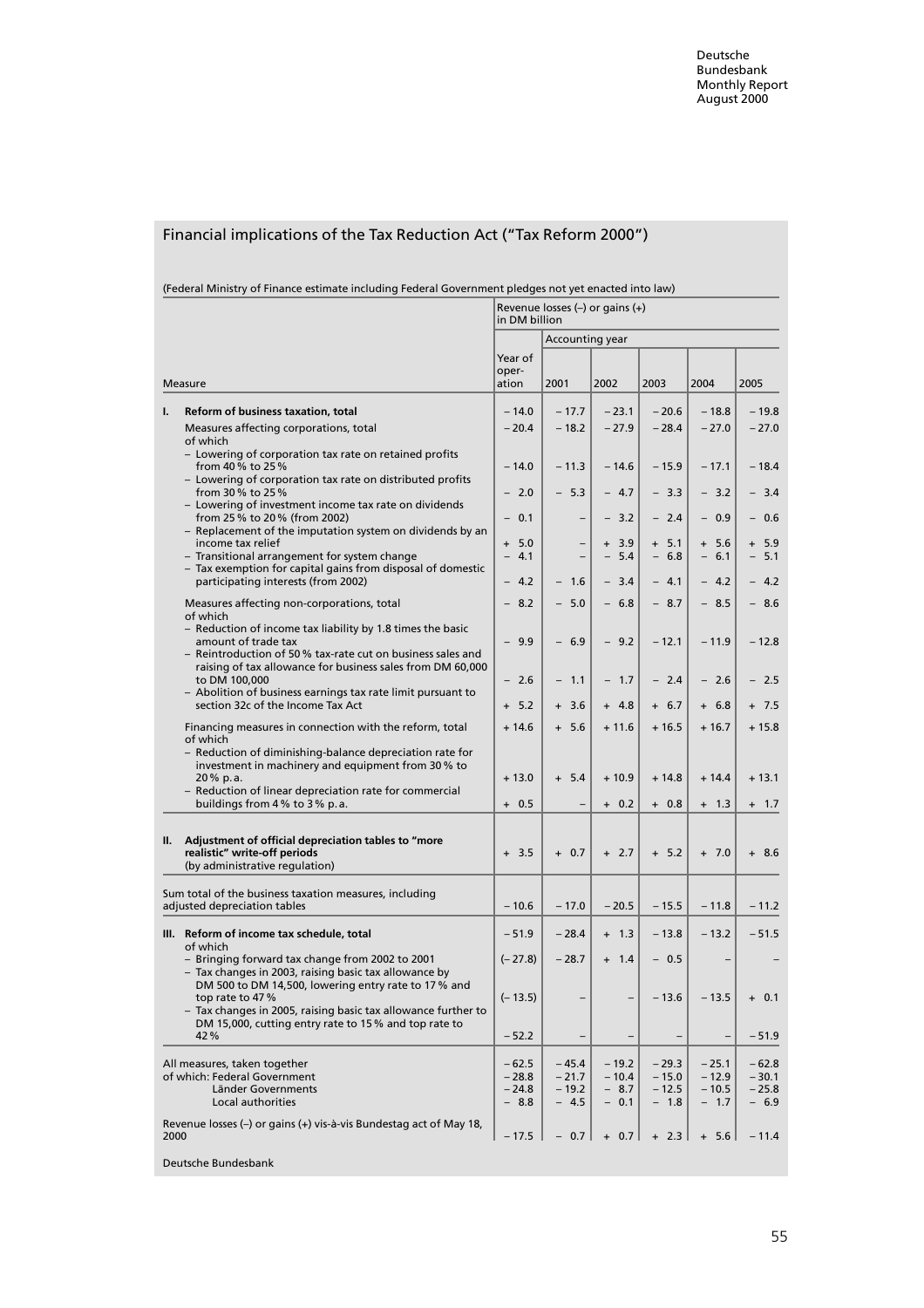law by the end of the year. On the whole, the net relief which it will provide for households and enterprises, estimated at slightly over  $\epsilon$  23 billion or around DM 45 billion (just over 1% of GDP), is substantial, compared with current tax law. After a temporary decline, net relief will go on to rise to about  $\epsilon$  32 billion (approximately DM 63 billion or 11/4% of GDP) by 2005 (for more details, see the table on page 55).<sup>2</sup>

The top rate of income tax will be lowered from its present level of 51% to 48.5% in 2001 and then to 47% in 2003 and, finally, to 42% in 2005. By contrast, a resolution adopted by the Lower House (Bundestag) last May would only have reduced the top income-tax rate to 45%. From 2005 onwards, the top income-tax bracket will start from a taxable income of DM 102,000 for single persons and from a taxable income of twice that amount for married couples (at present, the corresponding level of taxable income for single persons lies at just under DM 115,000). The bottom rate will be reduced in stages from the present level of not quite 23% to 15%; this had already been envisaged in the original Government tax reform bill. The basic tax allowance will be raised successively from the current level of DM 13,500 to DM 15,000 by 2005.

As part of the reform of business taxation, the corporation tax rate will be lowered from the present rates of 40% (for retained profits) and 30% (for distributed profits) to a uniform rate of 25% in 2001. The current system for taxing distributed profits will also be replaced in that year. Under the prevailing imputation Corporate taxation

system, domestic shareholders are able to credit the corporation tax already paid on dividends against their personal income tax liability, with the result that the possibility of distributed profits being taxed twice has been ruled out. This procedure will be replaced by a system which makes no allowance for imputation but is based instead on income tax relief on dividends. In addition to the corporation tax already paid on dividends, the new system will require shareholders to pay income tax on the corporate profits distributed, albeit for only one-half. This, in principle, opens the door to renewed dual taxation; still, while shareholders whose earnings are subject to a marginal tax rate of up to 40% will be paying more in taxes than under the current system, the tax burden for shareholders subject to a marginal tax rate exceeding 40% will actually be less. The Federal Government has calculated that adherence to the imputation system would have led to even larger shortfalls in tax receipts. Moreover, in justifying the changeover, the Government has argued that it would eliminate current disparities in the way profits distributed to shareholders by foreign and domestic corporations are taxed.

After the change in dividends taxation, corporate capital gains from the sale of participating interests in German firms will be exempt from taxation (capital gains resulting from the disposal of shareholdings in foreign enterprises are already tax-exempt). The rea-

Income tax scale

<sup>2</sup> In addition, the Tax Relief Act, which came into effect in 1999, will contribute to a further easing of the tax burden. In 2002, for example, the corresponding relief measures will amount to around  $\epsilon$  10 billion or DM 20 billion.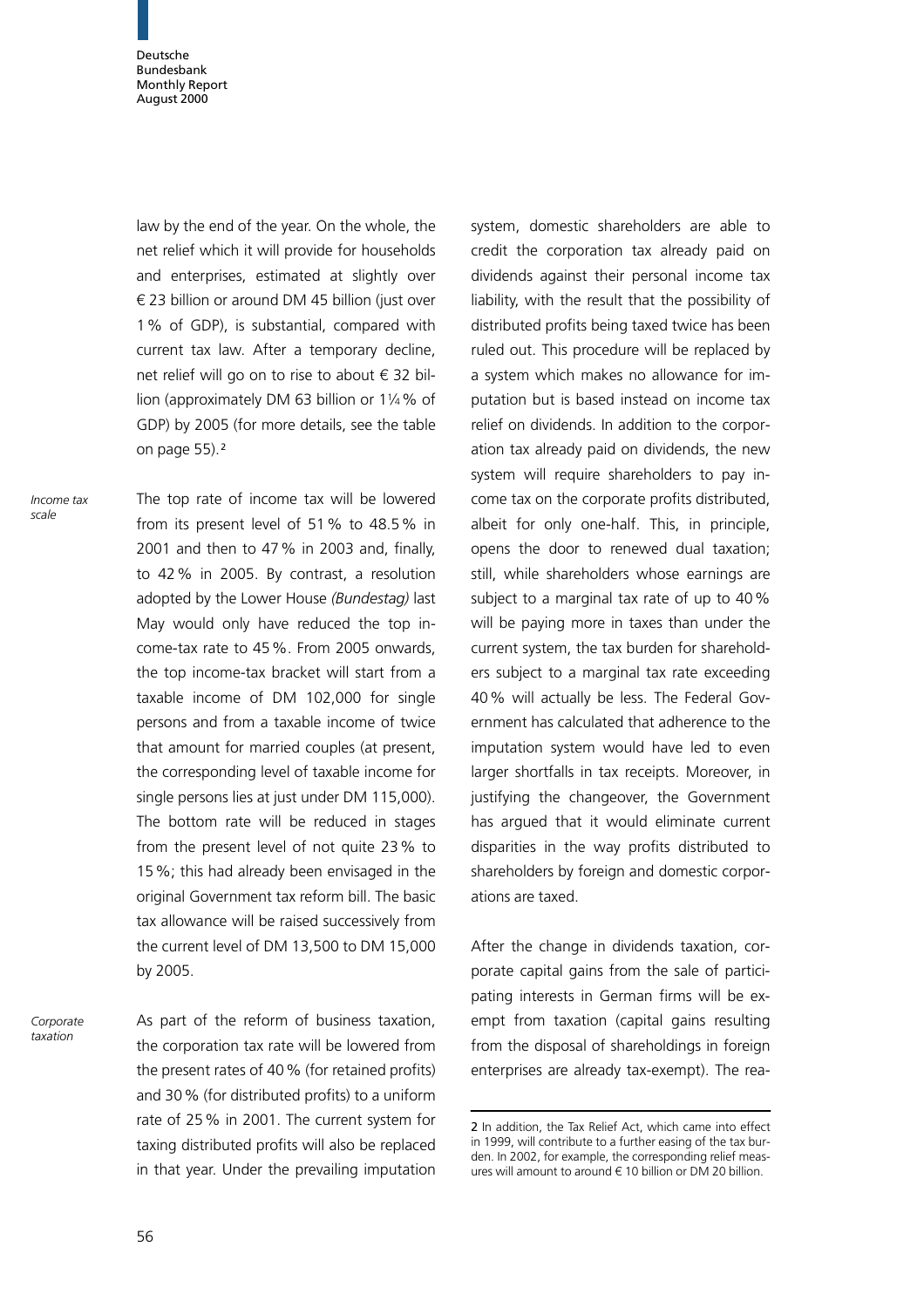son cited by the Federal Government for their tax-exempt status is that the reserves of the affiliated company, which largely account for any capital gains acquired through its sale, have already been taxed or will be in the near future. Tax-exempt status cannot be claimed until 2002, since the imputation system will still be in use next year.

Non-corporate taxation

The tax reform not only provides relief for non-corporations (i. e. partnerships) at lower income tax rates but  $-$  effective next year  $$ also allows them to credit, in part, trade tax paid against their income-tax liability, and that at an amount corresponding to a collection multiplier of 180%. This relief measure, together with the still viable option of deducting the trade tax paid in full as operational expenditure from taxable income, amounts de facto to an almost complete elimination of the additional burden that had been placed on non-corporations by trade tax. By contrast, it has been decided, on account of the complications involved, not to introduce an option that would have allowed noncorporations to pay corporation tax rather than having a part of their trade tax payments count towards their income tax. This notwithstanding, some measures specifically geared towards providing relief for noncorporations were approved. These include the reintroduction of a specific tax law provision for co-entrepreneurs<sup>3</sup> and  $-$  subject to specific conditions  $-$  of the 50 per cent cut in the tax rate for capital gains from a one-off business sale. Also, the repeal of savings and special depreciation facilities for small and medium-sized enterprises, which had originally been planned, was not carried out.

The comprehensive relief package will be financed, in part, through a broadening of the tax assessment base for enterprises. This will entail, notably, a significant tightening of the rules for claiming depreciation allowances. In 2001, the diminishing-balance depreciation rate for investment in machinery and equipment will be reduced from 30% to 20% per year, and the linear depreciation rate for commercial buildings will be cut from 4% to 3% per year. Moreover, an extension of depreciation allowance deadlines, although not yet finalised, is expected to be implemented by administrative regulation.

### Effects

The tax reform represents a major step forward in improving the underlying conditions for economic growth and employment in Germany. The substantial reduction in tax rates means that the disruptive effects which the tax system had hitherto exerted on work incentives will, in principle, become less pronounced and that the government  $-$  assuming public sector expenditure is reduced accordingly  $-$  is reducing its claim to national economic resources. In addition, the tax exemption granted to corporations for capital gains deriving from the sale of participating interests will also encourage corporate restructuring. At the moment, the entire macroeconomic constellation  $-$  in particular, the cost discipline already acquired in Germany and the impetus to new investment im $parted$  by technological innovation  $-$  suggests

Major step forward for growth and employment

Counterfinancing

<sup>3</sup> This provision allowed co-entrepreneurs to transfer assets tax-free (in their capacity as partners) in exchange for partnership rights.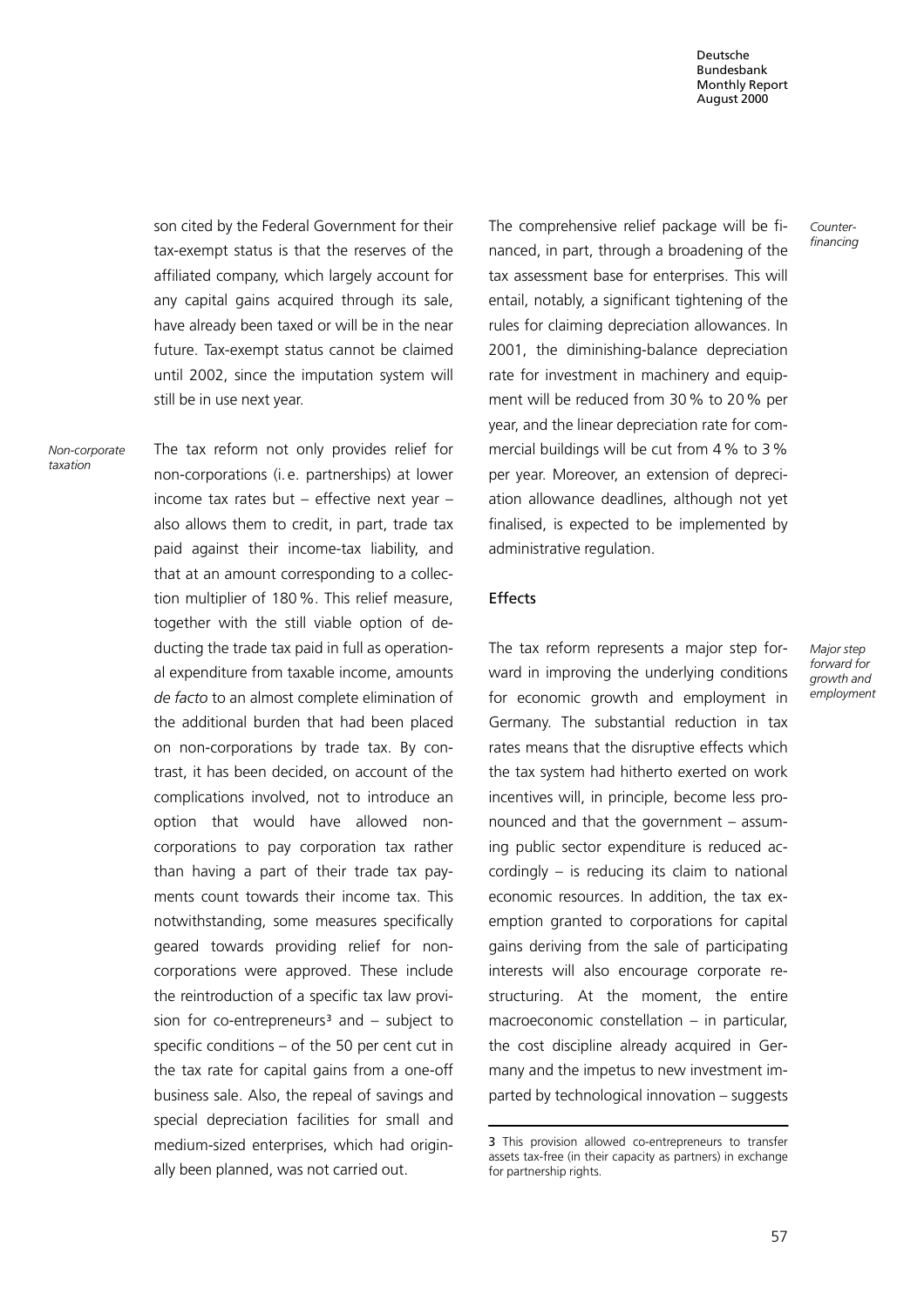## A note on some allocation effects of tax reform

The possibility of different kinds of distortion affecting enterprises' financing and appropriation of profits, the equal distribution of the tax burden among different types of business ownership, and the non-preferential treatment of profits vis-à-vis other forms of income has been discussed in connection with the envisaged tax reform. In the following, some basic comparative figures are used to examine whether the tax reform will, in fact, give rise to such distortions and, if so, to determine their extent.

The first table compares the tax reform with current tax law in terms of their effect on marginal tax rates for corporate profit appropriation:

| %                                                                                                                                                                  |                          |                                         |                                                                          |                                                       |                                                                    |  |
|--------------------------------------------------------------------------------------------------------------------------------------------------------------------|--------------------------|-----------------------------------------|--------------------------------------------------------------------------|-------------------------------------------------------|--------------------------------------------------------------------|--|
|                                                                                                                                                                    | <b>Retained profits</b>  |                                         | Profits distributed to shareholders (taxed at<br>top rate of income tax) |                                                       |                                                                    |  |
| Item                                                                                                                                                               | Under current<br>tax law | After reform<br>of business<br>taxation | Under current l(income tax<br>tax law (impu- relief on<br>tation system) | After reform<br>of business<br>taxation<br>dividends) | New tax rates.<br>assuming<br>adherence to<br>imputation<br>system |  |
| Pre-tax profits<br>./. Trade tax (assuming a 400 % collection multiplier) 1                                                                                        | 100.0<br>16.7            | 100.0<br>16.7                           | 100.0<br>16.7                                                            | 100.0<br>16.7                                         | 100.0<br>16.7                                                      |  |
| $=$ Profits after trade tax<br>./. Corporation tax 2<br>Solidarity surcharge on corporation tax (5.5 %)                                                            | 83.3<br>33.3<br>1.8      | 83.3<br>20.8<br>1.1                     | 83.3<br>25.0<br>1.4                                                      | 83.3<br>20.8<br>1.1                                   | 83.3<br>20.8<br>1.1                                                |  |
| = Corporate profits after taxes<br>./. Income tax paid by shareholder 3<br>Solidarity surcharge on shareholder's income tax liability<br>+ Tax credit              | 48.2                     | 61.4                                    | 57.0<br>42.5<br>2.3<br>26.4                                              | 61.4<br>12.9<br>0.7                                   | 61.4<br>35.0<br>1.9<br>22.0                                        |  |
| $=$ Profits minus total tax liability<br>Total marginal tax rate for profits<br>Tax bias against profit distribution vis-à-vis retention<br>(in percentage points) | 48.2<br>51.8             | 61.4<br>38.6                            | 38.5<br>61.5<br>9.7                                                      | 47.8<br>52.2<br>13.6                                  | 46.4<br>53.6<br>14.9                                               |  |

1 The collection multiplier used approximates to the weighted average collection multiplier applied in Germany. In individual cases, the actual collection multiplier may deviate considerably from this percentage.  $-2$  Under current tax law, the rate for profit retention lies at 40%, for distribution at 30%. On implementation of the tax reform, the corporation tax rate will be a uniform 25%. Although

investment income tax on dividends is levied on distributed profits as a further form of deduction at source, it is disregarded here, since it has no impact on the eventual tax liability of domestic shareholders, who receive an additional tax credit associated with such deductions at source.  $-$  3 Top rate currently at 51%; after the tax reform in 2005 it will be 42%.

Assuming an average trade tax collection multiplier of 400%, the reform will reduce the total marginal tax on retained corporate profits from the present level of approximately 52% to 3812%. If the shareholder is assumed to be in the uppermost income-tax bracket both now and in 2005, the reform will result in the marginal tax rate for dividends being lowered from 61 $1/2$ % to slightly more than 52%. The bias towards profit retention over profit distribution, which has been inherent in tax law up to the present time, would increase by around four percentage points to 131/2 percentage points. Given the actual combination of tax rates, however, it would be wrong to ascribe the additional distorting effect on profit appropriation to the changeover from the imputation system to the income tax relief system. Indeed, adherence to the imputation system would, in conjunction with the new tax rates, result in an even greater distortion, albeit only marginally greater. Retained profits receive even more pronounced preferential tax treatment primarily because the decrease in the corporation tax retention rate is far more substantial than that in the top rate of income tax.

Deutsche Bundesbank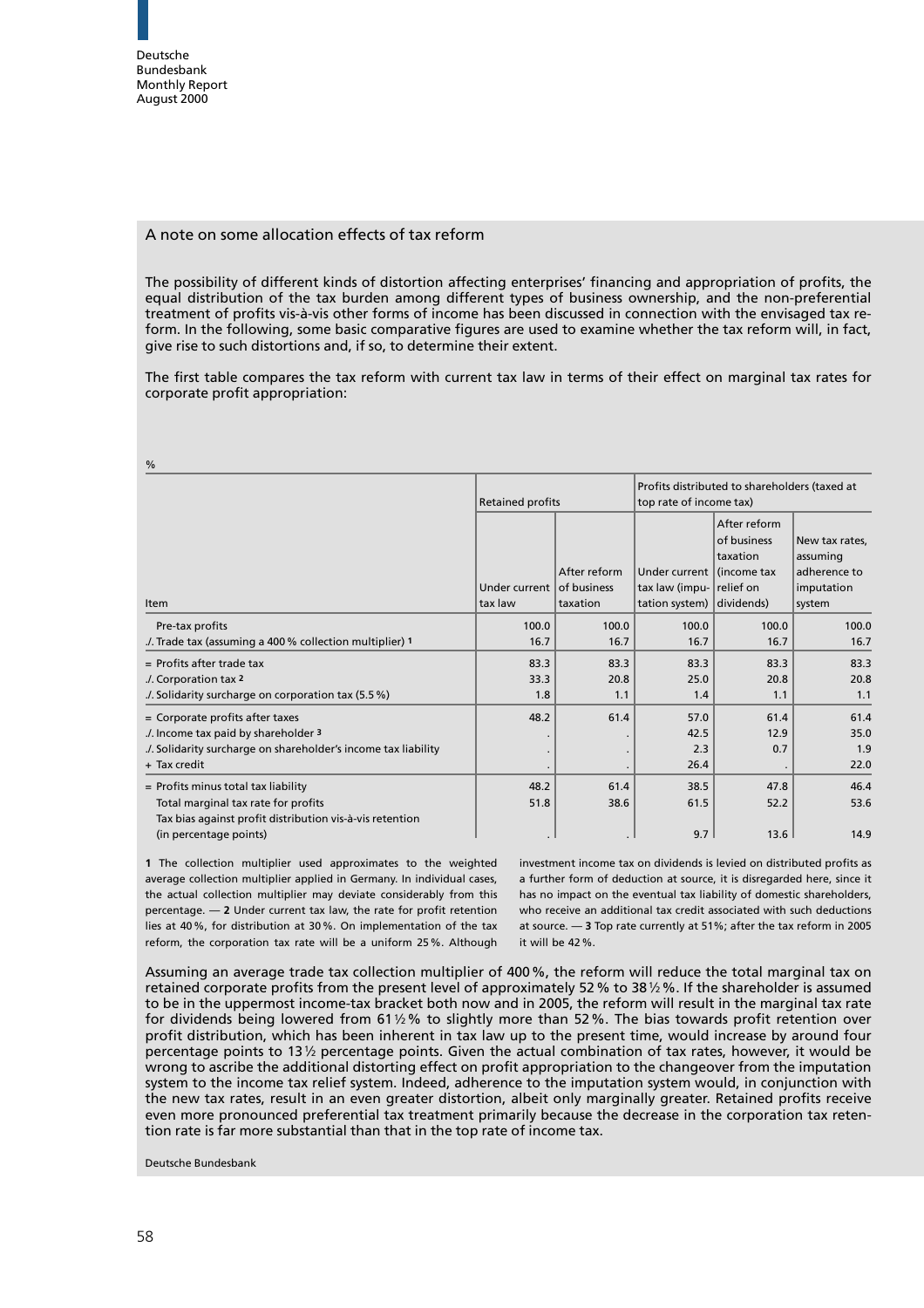Assuming the top rate of income tax is applied and the partial trade tax credit is included in the overall taxation picture, a comparison of the tax treatment of non-corporations with that of corporations would yield the following results:

| 70                                                                                                                     |                                                                                                     |                     |                     |                                              |                                                             |                     |             |             |             |             |
|------------------------------------------------------------------------------------------------------------------------|-----------------------------------------------------------------------------------------------------|---------------------|---------------------|----------------------------------------------|-------------------------------------------------------------|---------------------|-------------|-------------|-------------|-------------|
|                                                                                                                        | Corporations                                                                                        |                     |                     |                                              |                                                             | Non-corporations    |             |             |             |             |
|                                                                                                                        | Profits distributed to shareholders<br><b>Retained profits</b><br>(taxed at top rate of income tax) |                     |                     | Under<br>current<br> tax<br>law <sub>1</sub> | Partial trade tax credit<br>(at top rate of income<br>tax)2 |                     |             |             |             |             |
|                                                                                                                        |                                                                                                     | from                | 2000                | 2001                                         | 2003                                                        | 2005                | 2000        | 2001        | 2003        | 2005        |
| <b>Item</b>                                                                                                            | 2000                                                                                                | 2001                | 51%                 | 48,5 % 3                                     | 47 %                                                        | 42%                 | 43 %        | 48,5%       | 47%         | 42%         |
| Pre-tax profits<br>./. Trade tax (assuming 400 % collection                                                            | 100.0                                                                                               | 100.0               | 100.0               | 100.0                                        | 100.0                                                       | 100.0               | 100.0       | 100.0       | 100.0       | 100.0       |
| multiplier) 4                                                                                                          | 16.7                                                                                                | 16.7                | 16.7                | 16.7                                         | 16.7                                                        | 16.7                | 16.7        | 16.7        | 16.7        | 16.7        |
| = Profits after trade tax<br>./. Corporation tax 5<br>Solidarity surcharge on corporation<br>tax (5.5 %)               | 83.3<br>33.3<br>1.8                                                                                 | 83.3<br>20.8<br>1.1 | 83.3<br>25.0<br>1.4 | 83.3<br>20.8<br>1.1                          | 83.3<br>20.8<br>1.1                                         | 83.3<br>20.8<br>1.1 | 83.3        | 83.3        | 83.3        | 83.3        |
| = Corporate profits after taxes<br>General income tax rate<br>Deductible share of trade tax paid 6                     | 48.2                                                                                                | 61.4<br>$\cdot$     | 57.0<br>42.5        | 61.4<br>14.9                                 | 61.4<br>14.4                                                | 61.4<br>12.9        | 35.8        | 40.4<br>7.5 | 39.2<br>7.5 | 35.0<br>7.5 |
| ./. Income tax<br>Solidarity surcharge on income tax<br>+ Tax credit                                                   |                                                                                                     | $\cdot$<br>$\cdot$  | 42.5<br>2.3<br>26.4 | 14.9<br>0.8                                  | 14.4<br>0.8                                                 | 12.9<br>0.7         | 35.8<br>2.0 | 32.9<br>1.8 | 31.7<br>1.7 | 27.5<br>1.5 |
| = Profits less total tax liability                                                                                     | 48.2                                                                                                | 61.4                | 38.5                | 45.7                                         | 46.1                                                        | 47.8                | 45.5        | 48.6        | 49.9        | 54.3        |
| Total marginal tax rate for profits<br>Added for purposes of comparison:<br>Total marginal tax rate for other types of | 51.8                                                                                                | 38.6                | 61.5                | 54.3                                         | 53.9                                                        | 52.2                | 54.5        | 51.4        | 50.1        | 45.7        |
| income                                                                                                                 |                                                                                                     |                     |                     |                                              |                                                             |                     | 53.8        | 51.2        | 49.6        | 44.3        |

1 Including the ceiling on tax rates for industrial earnings.  $-2$  Assuming a basic tax rate of 5%, which presupposes that profits exceed DM 144,000.  $-$  3 Strictly speaking, the figures in this column apply only for the period after 2001, since the imputation system will continue to be in use throughout 2001.  $-$  4 See footnote 1 of previous table.  $-5$  See footnote 2 of previous table.  $-6$  A share of trade tax equivalent to a collection multiplier of 180% is offset against the income tax liability.

During the final stage of the tax reform in 2005, non-corporate profits will be taxed at a marginal rate amounting, at most, to not quite 46% (assuming a trade tax collection multiplier of 400%). Although this tax rate is significantly higher than the rate at which retained corporate profits are taxed, an overall comparison of these two forms of legal ownership must take into account the fact that corporate profit distributions, which account for a large portion of profit appropriation, are subject to far higher tax rates. If lower income tax rates are applied, or if average tax rates rather than marginal tax rates are used, a slight shift in bias results in favour of noncorporations. Thus, the manner in which operating results are taxed would appear to provide no evidence that corporate ownership has been given an unfair tax advantage over the non-corporate form of legal ownership, although it should not be forgotten that many of the income tax cuts will not come into effect until 2005. Even when other types of income are taken as a basis of comparison, using the top tax rate for each category, no major distortions are to be expected during the final stage of tax reform in 2005.

Thus, it seems safe to conclude that corporations' financing and appropriation of profits will be the "only" areas to be noticeably affected by additional distortions associated with the new reform, this outcome being attributable to the new combination of tax rates, which favours self-financing over external financing to an even greater degree than previously.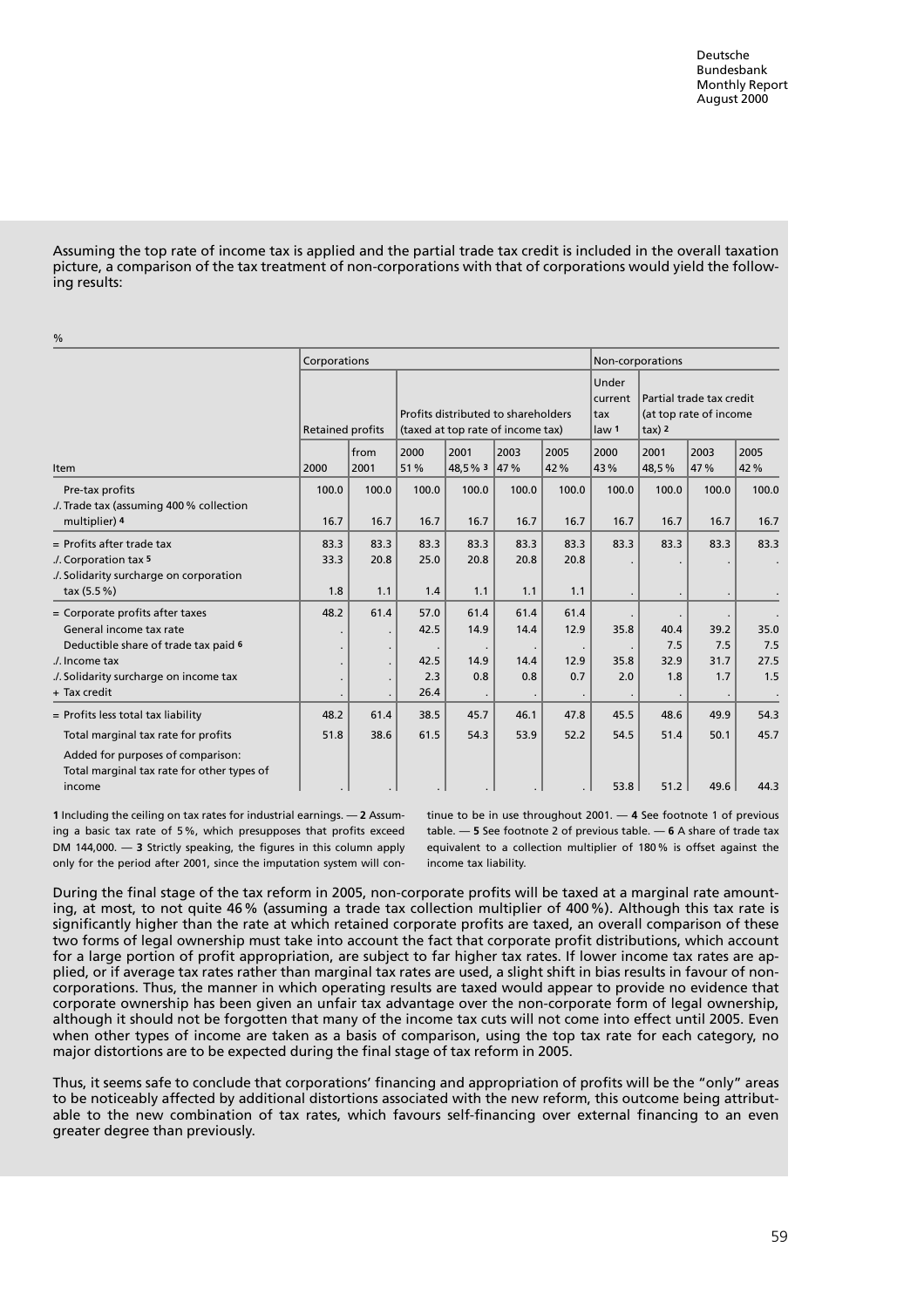that such tax relief will fall on "fertile soil". The positive effects associated with a lowering of tax rates are, however, partly offset by a marked deterioration in the conditions governing depreciation allowances, which make domestic fixed capital expenditure appear less attractive than financial investments.

Given the good economic prospects for 2001, the coming-into-force of the first stage of reform, which will be accompanied by a deterioration in the general government fiscal balance, is likely to have a pro-cyclical effect. At all events, the resulting surge in domestic  $d$ emand  $-$  attributable, in particular, to a rise in private consumption  $-$  is estimated to account for around  $1/2$ % of GDP. Still, the intense competition in the retail trade sector and the fact that the consumer goods sector has spare capacity would seem to indicate that the effect on consumer prices will be restrained. The expansionary fiscal stimulus has already been taken into account in the economic forecasts for 2001, which assume that domestic demand will increasingly come to replace foreign demand as the engine for economic growth. Generally speaking, it is difficult, given the long preparatory period involved in designing far-reaching reforms, to schedule the timing of tax reforms in such a way that they will conform to the then prevailing economic conditions. Cyclical effects

Corporate and non-corporate taxation

As for the individual elements of the new tax rate pattern, the large cut in the corporation tax rate will reduce the marginal burden for retained corporate profits, including trade tax and the solidarity surcharge, from its current level of well over 50% to under 40%. Ger-

many's standing in this respect will then be somewhere in the middle of the international tax-league table. The tax disadvantages to which enterprises had previously been subject will be reduced. Although even during the final stage of tax reform in 2005 the largest burden for non-corporate profits, at almost 46%, will still be significantly higher than the corresponding burden for retained corporate profits, such a comparison also has to take into account the fact that corporate dividends are subject to a much larger tax burden (for details, see the accompanying overview on page 59). Besides, the tax situation of noncorporations improves if attention is called to the fact that the average tax burden here is lower. Thus, overall, the operating results of non-corporations are not likely to be taxed more severely than those of corporations. To the extent that they will suffer from a tax disadvantage, it is because most of the applicable income tax cuts will not come into effect until 2005 and because the tax concessions associated with the sale of participating interests are smaller than those awarded corporations.

As things stand, the manner in which the present imputation system treats retained and distributed corporate profits amounts to privileged tax treatment of retained profits for shareholders with high incomes since the corporation tax rate for retained profits is significantly lower than the top rate of income tax. As the overview on page 58 also makes clear, the changeover to a system of income tax relief on dividends will, in conjunction with a substantial lowering of the corporation tax rate, lead to an even greater bias in favour

Tax bias in favour of profit retention strengthened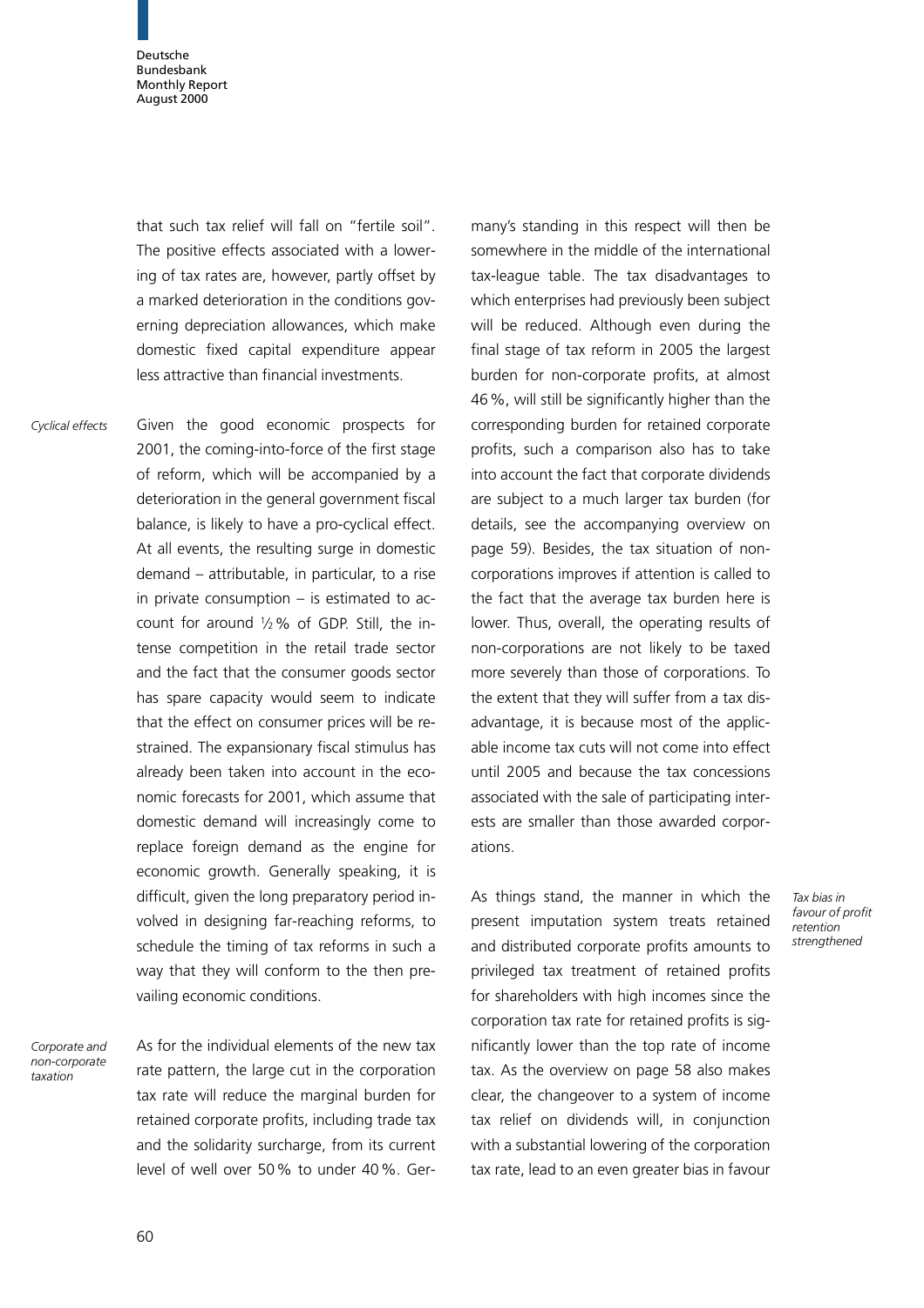of profit retention over distribution. Even as late as 2005 distributed profits will still be subject to a peak tax burden totalling 52%. The clear favouring of self-financing over equity financing will tend to interfere with the allocation function of capital markets and will put young firms at a disadvantage. "Saving" within corporations is thus being encouraged at the expense of other forms of saving, which might ultimately be used to finance investment as well. Future efforts at reform should therefore concentrate on eliminating the remaining tax distortions.

## Outlook

Federal draft budget for 2001

The Federal draft budget for next year, which was approved by the Federal Cabinet on June 21, envisages net borrowing of  $\epsilon$  23.6 billion, which is slightly less than the estimated amount for 2000 ( $\in$  25.3 billion) but in keeping with the medium-term financial plan approved last year. The budget for 2001 had to make allowance, however, for an additional burden of over  $\epsilon$  10 billion, most of which is attributable to a loss of revenue associated with the tax reform. Public finances in 2001 will also be adversely affected by the fact that last year's austerity programme has not yet been fully implemented. However, these factors will be offset by reductions, especially in labour-market related expenditure, and by a considerable increase in receipts from privatisation.

Weak growth in receipts

Federal Government receipts are projected to be 0.8% higher than the corresponding budget item for the year 2000. Expected tax receipts were based on the May tax estimate, after adjustment for the Government's tax reform bill. As a result, tax receipts will fall 1.1% short of this year's target figure, notwithstanding the fact that the budget assumes favourable economic conditions and a further increase in taxes on energy consumption. As a counterweight, the budget forecasts strong growth in privatisation proceeds (which should rise by around  $\epsilon$  4 billion to almost  $\in$  9 billion).

At  $\epsilon$  245 billion, expenditure remained virtually unaltered from the 2000 budget. Although this includes larger transfers to the statutory pension insurance scheme ( $\epsilon$  5 billion), to the "German Unity" Fund  $(E 11/2$  billion) and to the Post Office benefit funds ( $\in$  1 billion), this additional expenditure will be offset by the cessation of grants to the Federal Labour Office (2000 target figure: not quite  $\epsilon$  4 billion) in expectation of an improving labour market and by the Labour Office's taking responsibility for certain elements of active labour-market policies which had hitherto been financed by the Federal Government. Budget appropriations for unemployment assistance have remained unchanged vis-à-vis 2000. In addition, the budget presupposes that transfers to the Federal Railways Fund may be lowered significantly, given that the sale of railway workers' dwellings, which failed several times in the past, is to be closed in 2001, with a corresponding reduction in the grants needed to cover this special fund. Federal Government investment was valued at  $\epsilon$  28 billion and was thus  $\epsilon$  1<sup>1</sup>/<sub>2</sub> billion less than this year's target figure, the difference being attributable, inter alia, to savings asso-

No increase in expenditure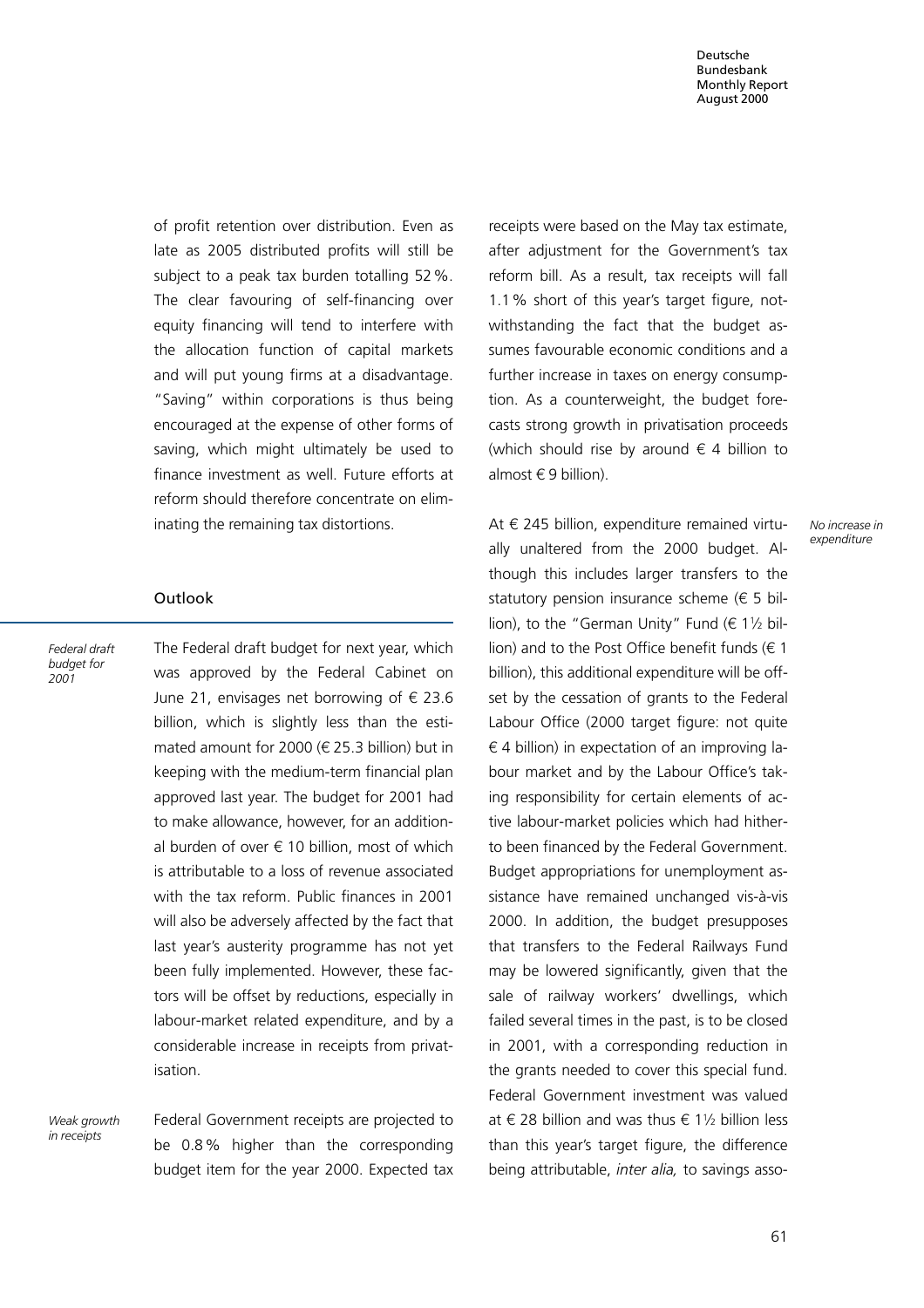# The Federal Government's financial planning over the medium term

| $\epsilon$ billion |  |
|--------------------|--|
|--------------------|--|

|                          | 2000  | 2001  | 2002  | 2003  | 2004  |  |  |
|--------------------------|-------|-------|-------|-------|-------|--|--|
| Expenditure              | 244.8 | 244.8 | 249.4 | 253.2 | 256.9 |  |  |
| of which<br>Investments  | 29.4  | 27.9  | 27.1  | 26.6  | 26.6  |  |  |
| Revenue<br>of which      | 219.5 | 221.2 | 228.3 | 237.6 | 246.7 |  |  |
| Taxes<br>Privatisation   | 198.1 | 195.9 | 207.5 | 216.7 | 228.3 |  |  |
| sales                    | 4.7   | 8.7   | 4.3   | 4.6   | 4.9   |  |  |
| Net borrowing            | 25.3  | 23.6  | 21.1  | 15.5  | 10.2  |  |  |
| Memo item                |       |       |       |       |       |  |  |
| Change in<br>expenditure |       |       |       |       |       |  |  |
| in $%$                   | 0.8   | 0.0   | 1.9   | 1.5   | 1.5   |  |  |
| Deutsche Bundesbank      |       |       |       |       |       |  |  |

ciated with the Federal Labour Office's assuming responsibility for structural adjustment measures, to a decline in those investments associated with the Government's move to Berlin, and to the abandonment of construction plans for a high-speed magneticlevitation train, the Transrapid.

Deterioration in the structural budgetary position

All in all, the amount shown in the 2001 draft budget for net borrowing would appear adequate. This notwithstanding, the structural budgetary position will deteriorate next year. Despite positive cyclical conditions, which will result in savings in expenditure, especially in labour-market related spending, and in increased tax receipts, the narrowing of the deficit, which the budget puts at a slight  $\in 1\frac{1}{2}$ billion, will be due entirely to an increase of  $\epsilon$  6 billion in receipts from asset disposals,

which, after all, cannot be regarded as making a lasting contribution to consolidation.<sup>4</sup> The main reasons for the limited progress in consolidation are an increase in the size of certain benefits (i. e. housing allowance, benefits paid under the Federal Act on the Promotion of Education, subsidies for farmers' purchases of mineral oil, child-rearing benefits), and sizeable losses in revenue associated with the tax reform. This situation makes it all the more important to pursue sustainable progress towards consolidation. In order to achieve this goal, it is especially important that any additional tax revenue this year or any interest payments saved by applying licence sale proceeds to the national debt be used to bring the deficit down more quickly. Generally speaking, positive phases of the economic cycle should be seen as an opportunity to intensify consolidation efforts  $-$  an objective which, at the European level, has found the approval of all EU member states.

Like last year's financial plan, the new medium-term financial plan presented by the Federal Government (see adjacent table) envisages a reduction in net borrowing to  $6$  15 $\frac{1}{2}$  billion by 2003. Towards the end of the period covered by the financial plan, i. e. in 2004, new borrowing is supposed to decline further to  $\epsilon$  10 billion. These figures are based on estimates that place real economic growth at  $2\frac{3}{4}$ % in 2001 and at an annual average of  $2\frac{1}{4}\%$  for the period from 2002 to 2004. On the revenue side, the new

Medium-term financial plan

<sup>4</sup> These receipts include privatisation proceeds and the Federal Railways Fund's receipts from the sale of railway workers' dwellings, which will be reflected in a reduction of Federal grants to that special fund.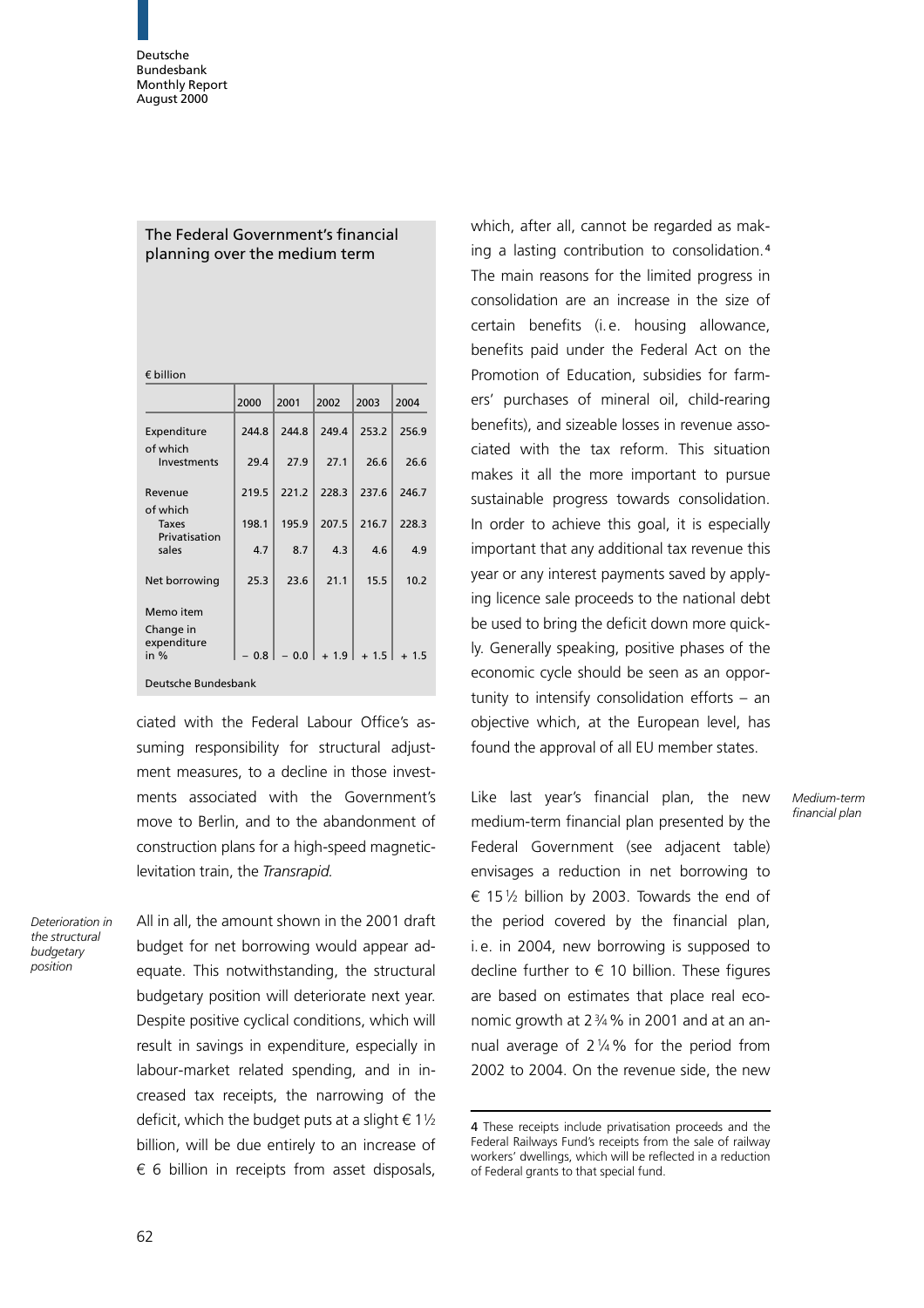financial plan is based on the May tax estimate, as amended in the light of the Government's tax reform bill. Privatisation proceeds for the period from 2002 to 2004 have been set at around  $\in$  4 billion to  $\in$  5 billion per year. Average annual expenditure growth is projected to be 1.6% during that period, with investment expenditure falling somewhat further.

Objective: a balanced budget

The Federal Government intends to balance its budget by 2006. Starting in 2005, however, substantial additional shortfalls in revenue associated with the tax reform (around  $\epsilon$  10 billion less than in 2004) will make attaining this objective more difficult. If these shortfalls are to be compensated for in the budget, the Federal Government will have no other alternative but to adopt further consolidation measures. A structurally balanced budget, which the Federal Government is striving to achieve, is essential, not least with regard to the requirements of the European Stability and Growth Pact and in view of the challenges posed by demographic trends.

Central, regional and local authorities running substantial deficit again in 2001

The central, regional and local authorities, taken together, will again incur a substantial deficit in 2001. Their budgetary position would have worsened even if this year's exceptional licence receipts had not been taken into account. The reason is the loss in revenue associated with tax reform. As a result, total tax receipts will decline even though the economic trend is expected to be favourable; only if expenditure growth were to remain well below the 2% limit specified by the Financial Planning Council could this loss in tax revenue be countered.

#### Social security funds

In the second quarter of 2000, the wage and salary earners' pension insurance scheme recorded a deficit of  $\epsilon$  1/2 billion, compared with a surplus of  $\epsilon$  3/4 billion for the same period last year. The main reason for the weakened financial position is that it is no longer necessary, as it still was in 1999, to replenish the statutory fluctuation reserves by generating a sizeable surplus. This factor, in combination with the forecast trends in non-contributory receipts and in expenditure, made it possible to lower contribution rates from 19.5% to 19.3% at the beginning of the year.

Total contribution receipts in the second quarter were down by just over  $1\frac{1}{2}$ % on the year. A 1% rise in wage and salary earners' compulsory contributions was offset by a decline of slightly more than one-quarter in contributions paid on behalf of recipients of wage substitutes; this decline was the result of a lowering of the contribution rates for unemployment assistance and of more favourable labour market conditions. By contrast, contributions for Federal Government assistance during periods of child-rearing, which were paid for the first time in June 1999, yielded considerable additional revenue. As a result, total receipts increased by  $1\frac{1}{2}\%$ . At slightly less than 4%, pension payments continued to rise rather sharply. The steep climb in pension payments reflected not only the increased number of pensions but also the effects of the pension adjustment of mid-1999, which was still indexed to the trend in net wages. As of July 1, 2000, pensions in both western and eastern Germany were raised by **Statutory** pension insurance scheme

Current trends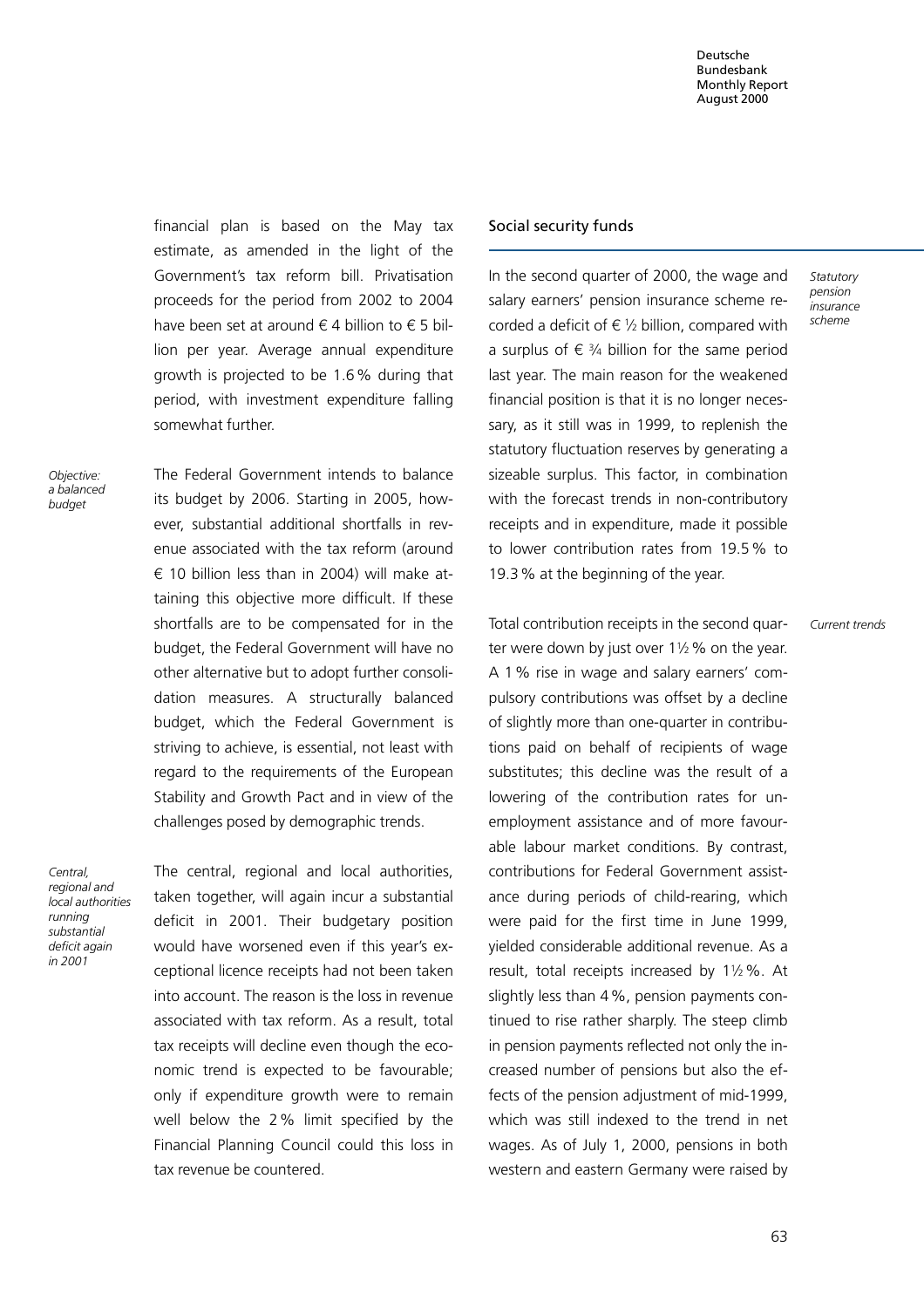

0.6% to adjust for last year's inflation rate. Consequently, expenditure is expected to increase more moderately in the second half of 2000. All in all, it remains likely that the pension insurance scheme will run a small surplus this year.

Debate on reform

The debate concerning a reform of the statutory pension insurance scheme, made necessary by demographic trends, has not yet been concluded. Significantly, the key data presented by the Federal Government include more moderate annual pension adjustments and  $-$  from 2011 onwards  $-$  a deduction in pension payments for people entering retirement, i. e. for those persons who will have had time beforehand to make their own provisions. These measures would contribute to a more balanced distribution of the demographically-induced financing burden among current and future pensioners. Moreover, the planned reliance on an additional funded system would place the financing of old-age provision on a broader basis. It should also be borne in mind that any ceiling that might be placed on contribution rates for the unfunded pay-as-you-go pension scheme as a consequence of a reduction in pension size would create additional leeway for private old-age provision; the Federal Government has plans to introduce other incentives such as tax advantages and transfer payments to lowincome earners to encourage future retirees to take advantage of this leeway.

> Federal Labour **Office**

In the second quarter the Federal Labour Office deficit narrowed to just over  $\epsilon$  1/4 billion, compared with a deficit of almost  $\epsilon$  11/2 billion for the same period in 1999. An increase in revenue totalling just over  $2\frac{1}{2}\%$  was accompanied by a decrease in expenditure of slightly less than 6%. A decline in the number of unemployed brought expenditure on unemployment benefits down by slightly over 8%. Total expenditure on active labour market policies fell by almost 6%. The fact that the labour market situation improved over the year suggests that the Federal Labour Office may expect a reduction in its financial burden for the remainder of 2000 as well. By contrast, a recent ruling by the Federal Constitutional Court, which stipulates that oneoff wage-related payments be taken into account when determining wage substitutes, will result in a substantial increase in expenditure during the last six months of this year. Still, it seems highly unlikely that all of the almost  $\epsilon$  4 billion that has been earmarked in

64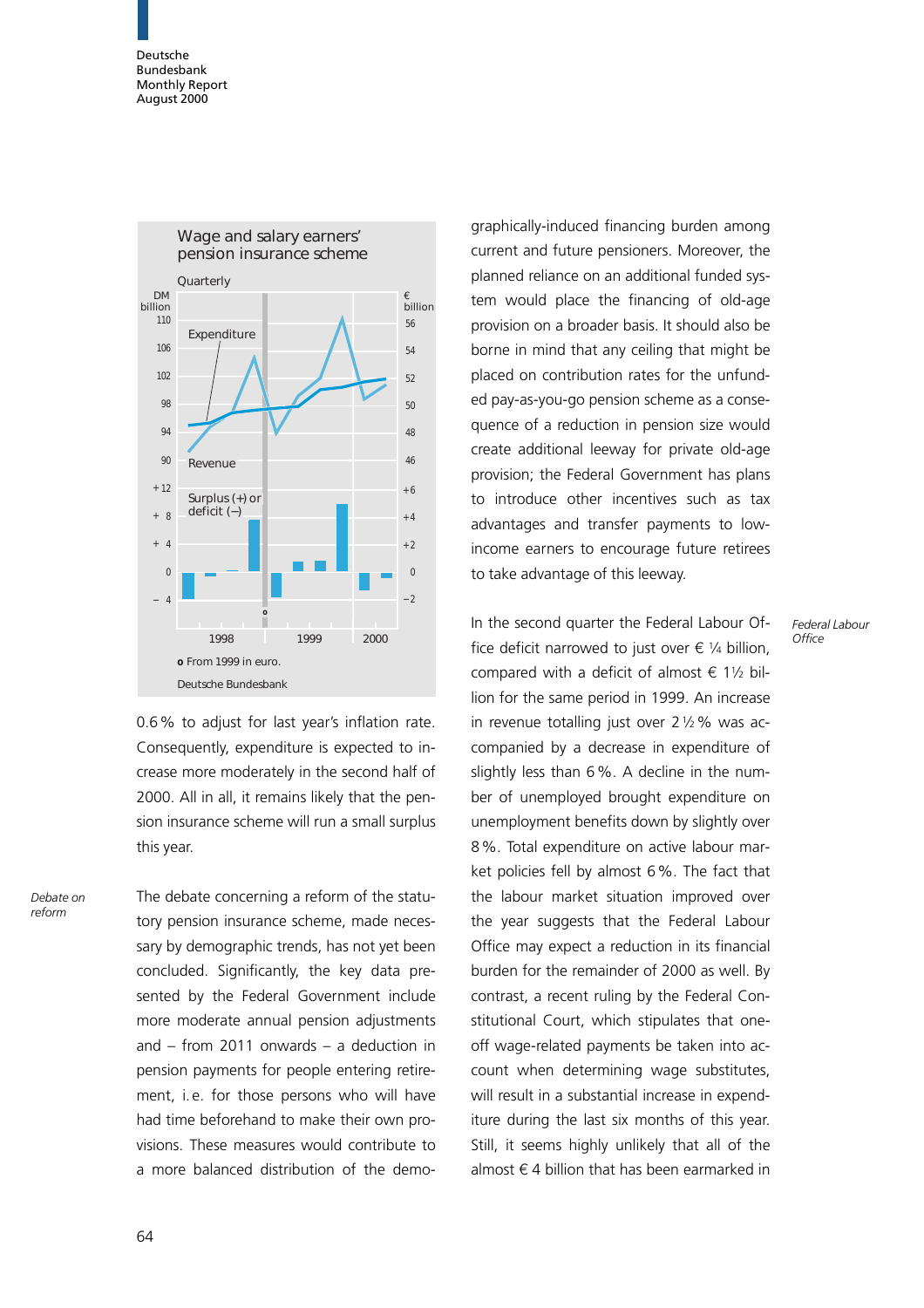the Federal budget in the form of a grant will be spent.

Outlook for 2001

No Federal grants are planned for next year, which seems realistic at this point. The Federal Labour Office will probably continue to benefit from the decline in unemployment, which is cyclical as well as demographic in nature. However, the Labour Office's budget will be adversely affected by its having to assume responsibility for job creation schemes that had hitherto been financed by the Federal Government direct. In addition, expenditure on wage substitutes will be subject to substantial increases owing to the aforementioned ruling of the Federal Constitutional Court, which will result in a benefits boost of up to 10%. Insofar as this amounts to a significant improvement in the degree of protection afforded to unemployed persons  $-$  which is already quite generous by international standards  $-$  it poses new problems, especially with regard to work incentive.

Statutory health insurance funds The financial situation of the statutory health insurance funds improved marginally in the first quarter of 2000 (more recent data are not yet available), accompanied by a relatively small increase in expenditure (+ 1.5 %). At almost  $\epsilon$  1 billion, the deficit narrowed somewhat, compared with the same period last year, although the data differ widely, depending on the individual health insurance institution. Nevertheless, there is some evidence that the financial situation will deteriorate over the remainder of the year. For example, the above-mentioned Constitutional Court ruling will also cause a rise in payments for sickness benefits. Moreover, the obligation to



pay contributions for part-time workers below a certain earnings level, which became law in April 1999, will no longer result in a year-on-year increase in revenue.